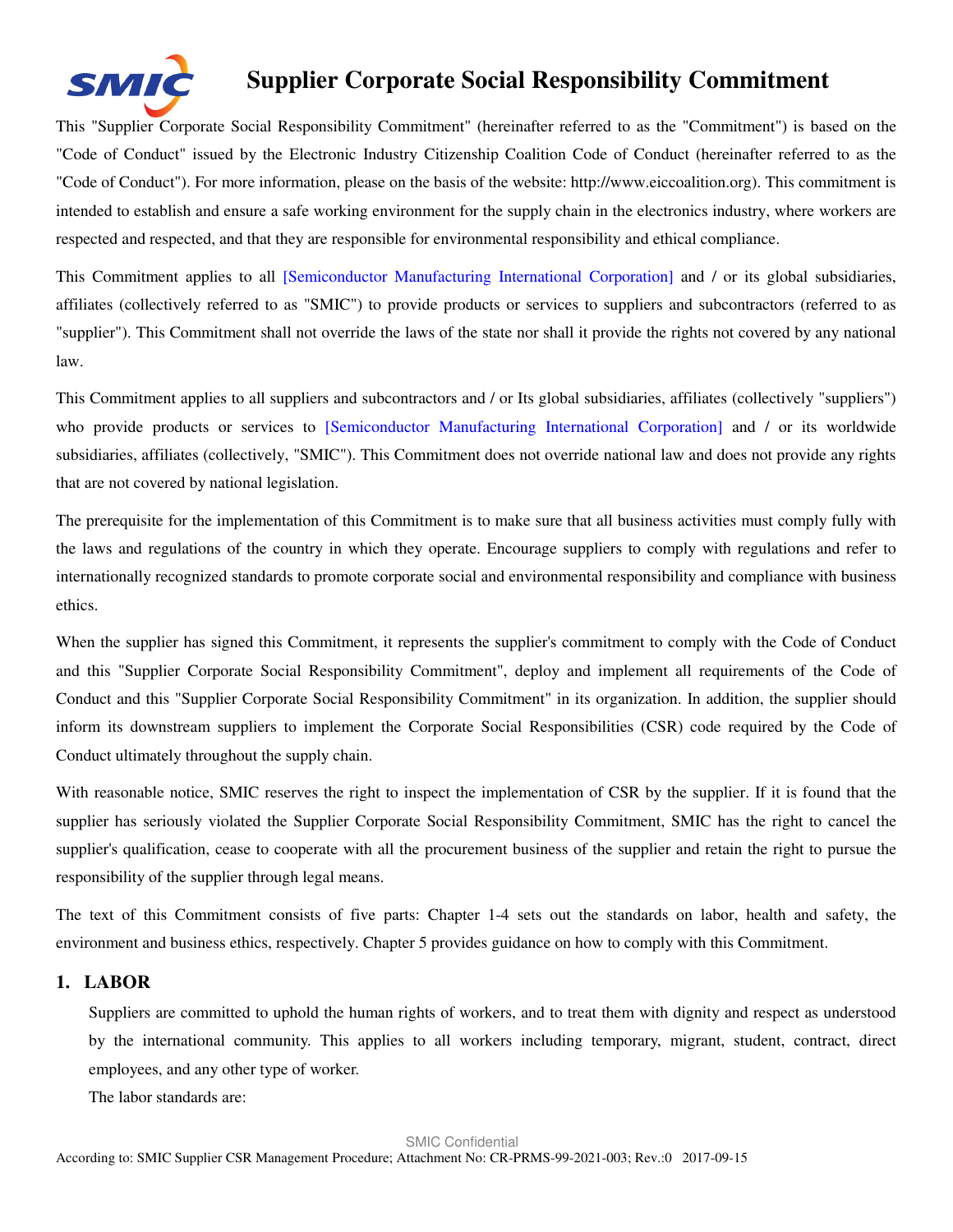

### **1.1 Freely Chosen Employment**

Forced, bonded (including debt bondage) or indentured labor, involuntary prison labor, slavery or trafficking of persons shall not be used. This includes transporting, harboring, recruiting, transferring or receiving persons by means of threat, force, coercion, abduction or fraud for labor or services. There shall be no unreasonable restrictions on workers' freedom of movement in the facility in addition to unreasonable restrictions on entering or exiting company-provided facilities. As part of the hiring process, workers must be provided with a written employment agreement in their native language that contains a description of terms and conditions of employment prior to the worker departing from his or her country of origin. All work must be voluntary and workers shall be free to leave work at any time or terminate their employment. Employers and agents may not hold or otherwise destroy, conceal, confiscate or deny access by employees to their identity or immigration documents, such as government-issued identification, passports or work permits, unless such holdings are required by law. Workers shall not be required to pay employers' or agents' recruitment fees or other related fees for their employment. If any such fees are found to have been paid by workers, such fees shall be repaid to the worker.

#### **1.2 Young Workers**

Child labor is not to be used in any stage of manufacturing. The term "child" refers to any person under the age of 15, or under the age for completing compulsory education, or under the minimum age for employment in the country, whichever is greatest. The use of legitimate workplace learning programs, which comply with all laws and regulations, is supported. Workers under the age of 18 (Young Workers) shall not perform work that is likely to jeopardize their health or safety, including night shifts and overtime. Suppliers shall ensure proper management of student workers through proper maintenance of student records, rigorous due diligence of educational partners, and protection of students' rights in accordance with applicable law and regulations. Suppliers shall provide appropriate support and training to all student workers. In the absence of local law, the wage rate for student workers, interns and apprentices shall be at least the same wage rate as other entry-level workers performing equal or similar tasks.

#### **1.3 Working Hours**

Studies of business practices clearly link worker strain to reduced productivity, increased turnover and increased injury and illness. Workweeks are not to exceed the maximum set by local law. Further, a workweek should not be more than 60 hours per week, including overtime, except in emergency or unusual situations. Workers shall be allowed at least one day off every seven days.

#### **1.4 Wages and Benefits**

Compensation paid to workers shall comply with all applicable wage laws, including those relating to minimum wages, overtime hours and legally mandated benefits. In compliance with local laws, workers shall be compensated for overtime at pay rates greater than regular hourly rates. Deductions from wages as a disciplinary measure shall not be permitted. For each pay period, workers shall be provided with a timely and understandable wage statement that includes sufficient information to verify accurate compensation for work performed. All use of temporary, dispatch and outsourced labor will be within the limits of the local law.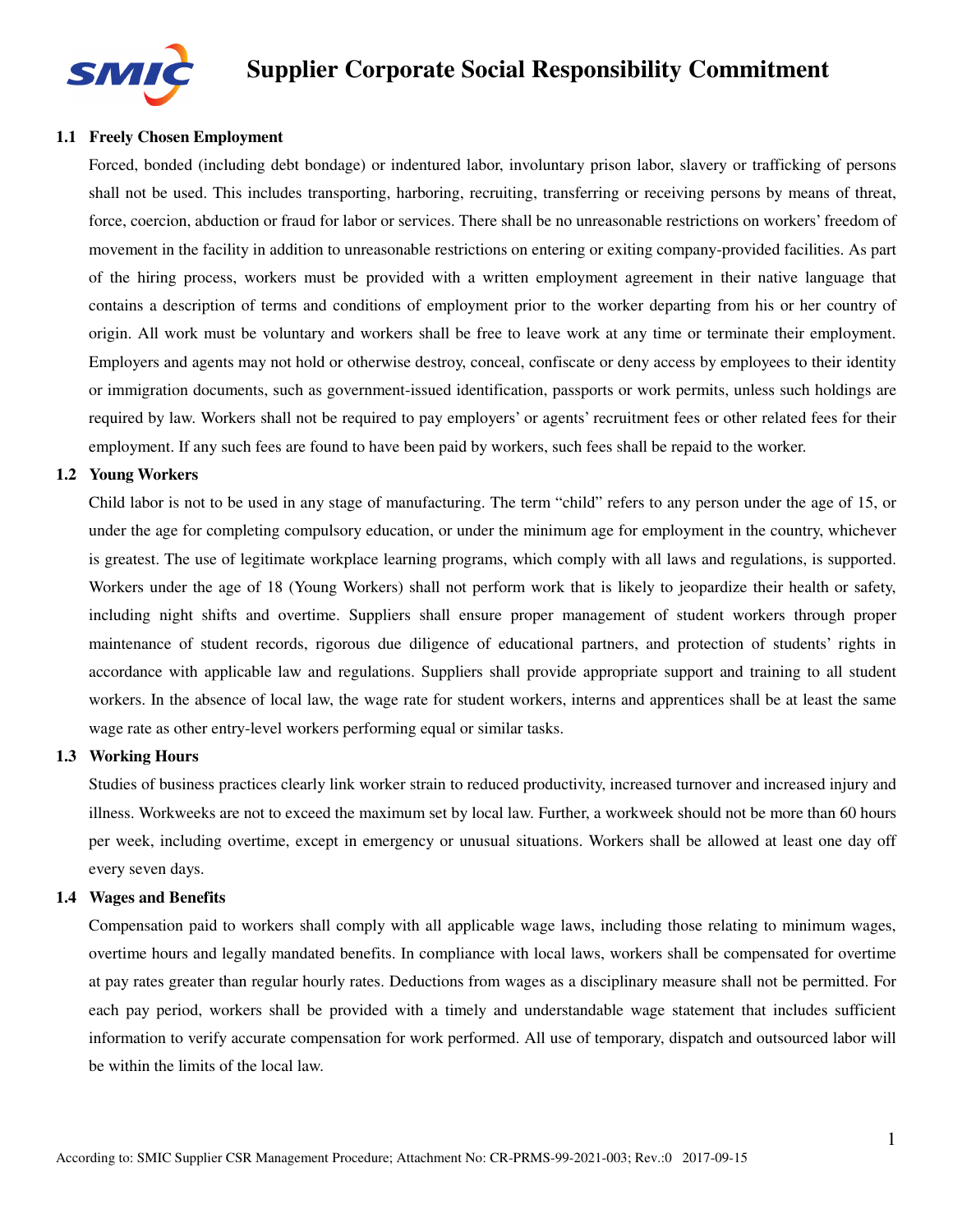

#### **1.5 Humane Treatment**

There is to be no harsh and inhumane treatment including any sexual harassment, sexual abuse, corporal punishment, mental or physical coercion or verbal abuse of workers; nor is there to be the threat of any such treatment. Disciplinary policies and procedures in support of these requirements shall be clearly defined and communicated to workers.

#### **1.6 Non-Discrimination**

Suppliers should be committed to a workforce free of harassment and unlawful discrimination. Companies shall not engage in discrimination based on race, color, age, gender, sexual orientation, gender identity and expression, ethnicity or national origin, disability, pregnancy, religion, political affiliation, union membership, covered veteran status, protected genetic information or marital status in hiring and employment practices such as wages, promotions, rewards, and access to training. Workers shall be provided with reasonable accommodation for religious practices. In addition, workers or potential workers should not be subjected to medical tests or physical exams that could be used in a discriminatory way.

#### **1.7 Freedom of Association**

In conformance with local law, suppliers shall respect the right of all workers to form and join trade unions of their own choosing, to bargain collectively and to engage in peaceful assembly as well as respect the right of workers to refrain from such activities. Workers and/or their representatives shall be able to openly communicate and share ideas and concerns with management regarding working conditions and management practices without fear of discrimination, reprisal, intimidation or harassment.

# **2. HEALTH and SAFETY**

Suppliers recognize that in addition to minimizing the incidence of work-related injury and illness, a safe and healthy work environment enhances the quality of products and services, consistency of production and worker retention and morale. Suppliers also recognize that ongoing worker input and education is essential to identifying and solving health and safety issues in the workplace. Suppliers are encouraged to implement health and safety management systems based on OHSAS18001 requirements.

The health and safety standards are:

# **2.1 Occupational Safety**

Worker exposure to potential safety hazards (e.g., electrical and other energy sources, fire, vehicles, and fall hazards) are to be controlled through proper design, engineering and administrative controls, preventative maintenance and safe work procedures (including lockout/tagout), and ongoing safety training. Where hazards cannot be adequately controlled by these means, workers are to be provided with appropriate, well-maintained, personal protective equipment and educational materials about risks to them associated with these hazards. Workers shall be encouraged to raise safety concerns。

#### **2.2 Emergency Preparedness**

Potential emergency situations and events are to be identified and assessed, and their impact minimized by implementing emergency plans and response procedures including: emergency reporting, employee notification and evacuation procedures, worker training and drills, appropriate fire detection and suppression equipment, adequate exit facilities and recovery plans. Such plans and procedures shall focus on minimizing harm to life, the environment and property.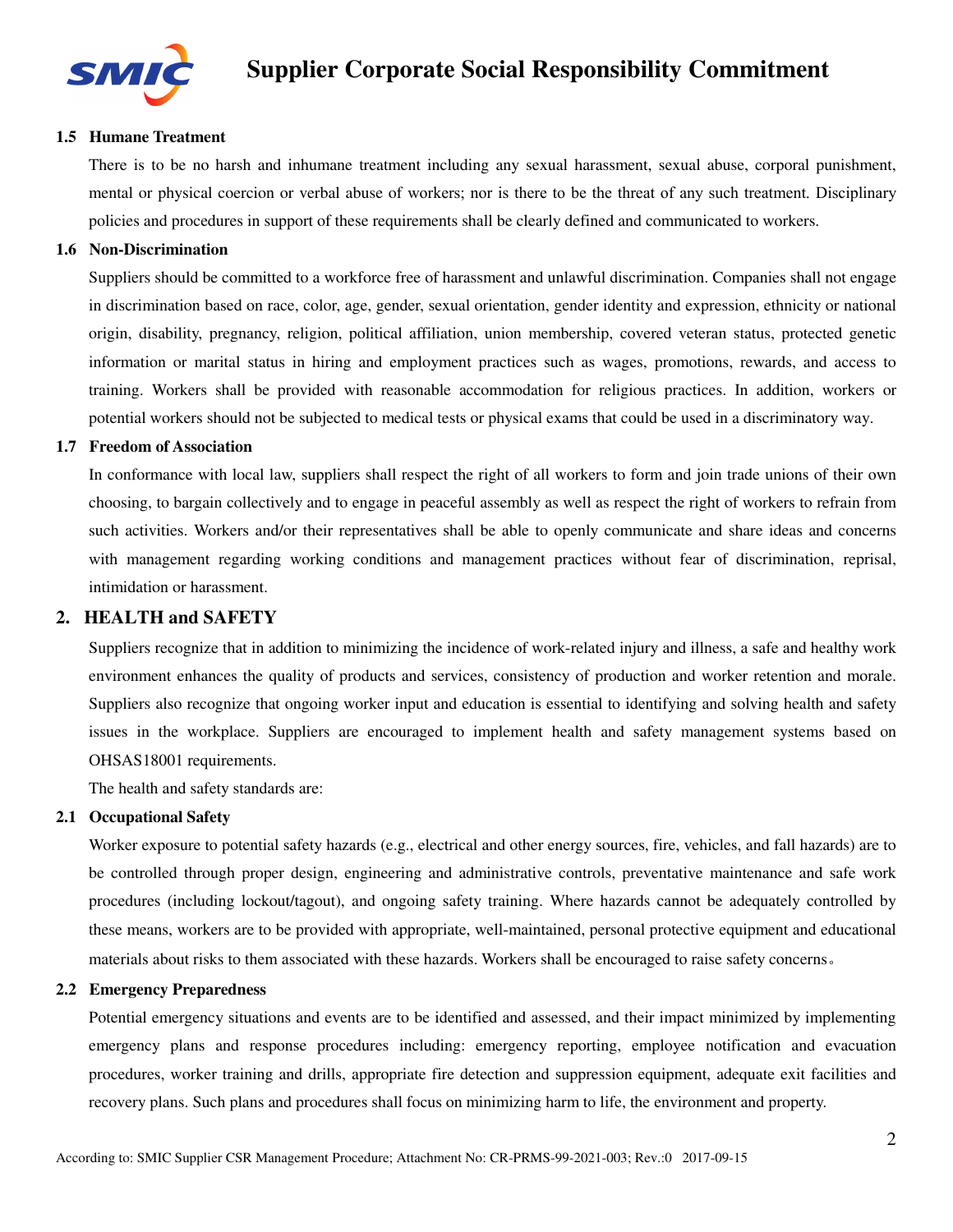

# **2.3 Occupational Injury and Illness**

Procedures and systems are to be in place to prevent, manage, track and report occupational injury and illness including provisions to: encourage worker reporting; classify and record injury and illness cases; provide necessary medical treatment; investigate cases and implement corrective actions to eliminate their causes; and facilitate return of workers to work.

#### **2.4 Industrial Hygiene**

Worker exposure to chemical, biological and physical agents is to be identified, evaluated, and controlled. Engineering or administrative controls must be used to control overexposures. When hazards cannot be adequately controlled by such means, worker health is to be protected by appropriate personal protective equipment programs.

#### **2.5 Physically Demanding Work**

Worker exposure to the hazards of physically demanding tasks, including manual material handling and heavy or repetitive lifting, prolonged standing and highly repetitive or forceful assembly tasks is to be identified, evaluated and controlled.

#### **2.6 Machine Safeguarding**

Production and other machinery shall be evaluated for safety hazards. Physical guards, interlocks and barriers are to be provided and properly maintained where machinery presents an injury hazard to workers.

#### **2.7 Sanitation, Food, and Housing**

Workers are to be provided with ready access to clean toilet facilities, potable water and sanitary food preparation, storage, and eating facilities. Worker dormitories provided by the supplier or a labor agent are to be maintained to be clean and safe, and provided with appropriate emergency egress, hot water for bathing and showering, adequate heat and ventilation, and reasonable personal space along with reasonable entry and exit privileges.

#### **2.8 Health and Safety Communication**

Supplier shall provide workers with appropriate workplace health and safety training in their primary language. Health and safety related information shall be clearly posted in the facility.

# **3. ENVIRONMENTAL**

Suppliers recognize that environmental responsibility is integral to producing world class products. In manufacturing operations, adverse effects on the community, environment and natural resources are to be minimized while safeguarding the health and safety of the public.

The environmental standards are:

#### **3.1 Environmental Permits and Reporting**

All required environmental permits (e.g. discharge monitoring), approvals and registrations are to be obtained, maintained and kept current and their operational and reporting requirements are to be followed.

#### **3.2 Pollution Prevention and Resource Reduction**

The use of resources and generation of waste of all types, including water and energy, are to be reduced or eliminated at the source or by practices such as modifying production, maintenance and facility processes, materials substitution, conservation, recycling and re-using materials.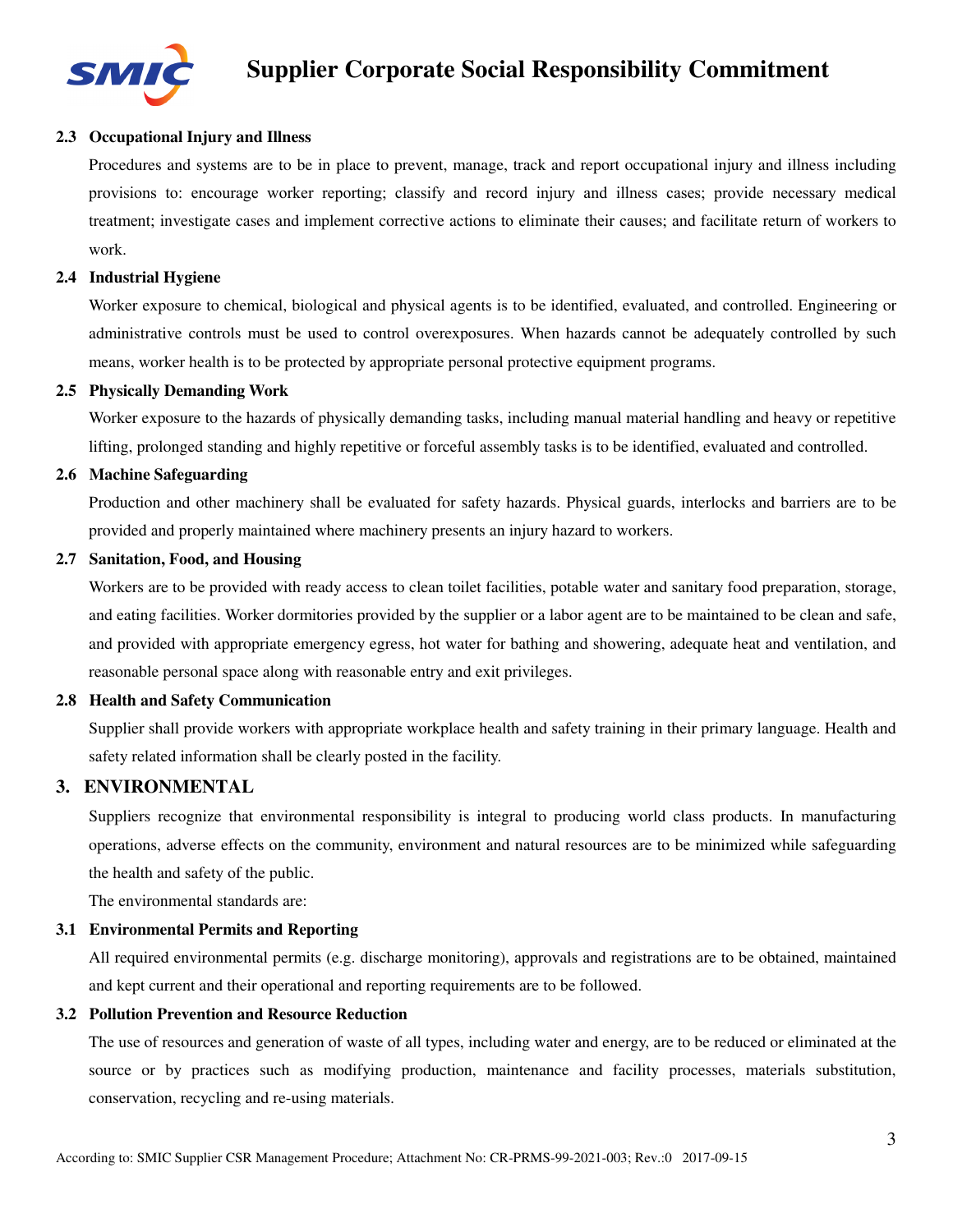

#### **3.3 Hazardous Substances**

Chemicals and other materials posing a hazard if released to the environment are to be identified and managed to ensure their safe handling, movement, storage, use, recycling or reuse and disposal.

#### **3.4 Wastewater and Solid Waste**

Suppliers shall implement a systematic approach to identify, manage, reduce, and responsibly dispose of or recycle solid waste (non-hazardous). Wastewater generated from operations, industrial processes and sanitation facilities are to be characterized, monitored, controlled and treated as required prior to discharge or disposal. In addition, measures should be implemented to reduce generation of wastewater. Supplier shall conduct routine monitoring of the performance of its wastewater treatment systems.

#### **3.5 Air Emissions**

Air emissions of volatile organic chemicals, aerosols, corrosives, particulates, ozone depleting chemicals and combustion by-products generated from operations are to be characterized, routinely monitored, controlled and treated as required prior to discharge. Supplier shall conduct routine monitoring of the performance of its air emission control systems.

#### **3.6 Materials Restrictions**

Suppliers are to adhere to all applicable laws, regulations and customer requirements regarding prohibition or restriction of specific substances in products and manufacturing, including labeling for recycling and disposal.

#### **3.7 Storm Water Management**

Suppliers shall implement a systematic approach to prevent contamination of storm water runoff. Supplier shall prevent illegal discharges and spills from entering storm drains.

# **3.8 Energy Consumption and Greenhouse Gas Emissions**

Energy consumption and greenhouse gas emissions are to be tracked and documented, at the facility and/or corporate level. Suppliers are to look for cost-effective methods to improve energy efficiency and to minimize their energy consumption and greenhouse gas emissions.

# **4. ETHICS**

To meet social responsibilities and to achieve success in the marketplace, suppliers and their agents are to uphold the highest standards of ethics including:

#### **4.1 Business Integrity**

The highest standards of integrity are to be upheld in all business interactions. Suppliers shall have a zero tolerance policy to prohibit any and all forms of bribery, corruption, extortion and embezzlement. All business dealings should be transparently performed and accurately reflected on supplier's business books and records. Monitoring and enforcement procedures shall be implemented to ensure compliance with anti-corruption laws. In the event of a bribery or violation of the Anti-Corruption Act in relation to the SMIC cooperation program within the supplier, the supplier must promptly notify SMIC in its notification channel: email: code@smics.com. If the supplier is not in good faith to operate SMIC anti-bribery investigation, the supplier will be fully free of charge with any investigation of SMIC, and accept the SMIC audit. In the event that SMIC suffered any penalties for bribery, including civil, administrative and criminal penalties, the supplier shall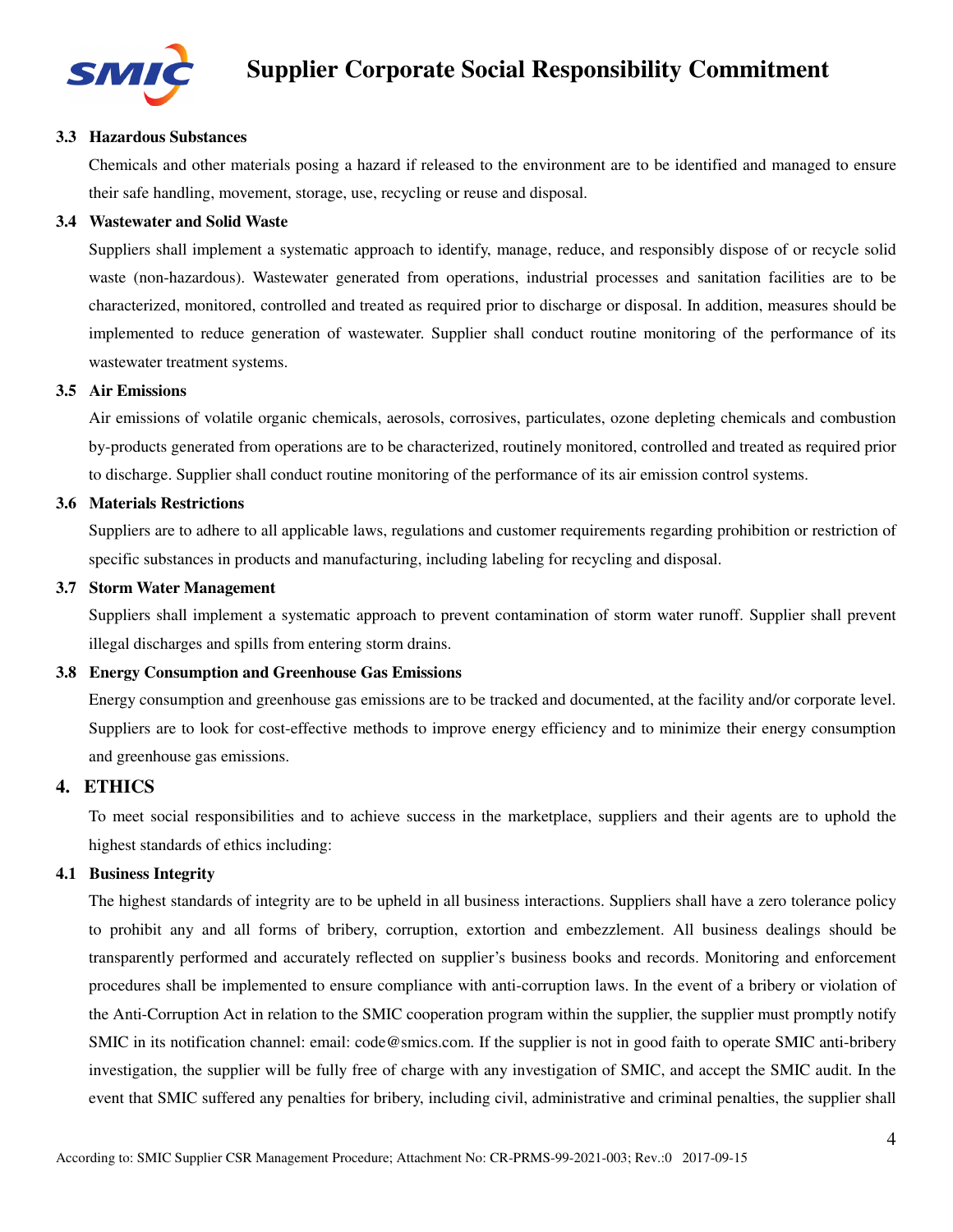

be fully liable for any damages resulting from such penalties.

#### **4.2 No Improper Advantage**

Bribes or other means of obtaining undue or improper advantage are not to be promised, offered, authorized, given or accepted. This prohibition covers promising, offering, authorizing, giving or accepting anything of value, either directly or indirectly through a third party, in order to obtain or retain business, direct business to any person, or otherwise gain an improper advantage.

#### **4.3 Disclosure of Information**

Information regarding supplier labor, health and safety, environmental practices, business activities, structure, financial situation and performance is to be disclosed in accordance with applicable regulations and prevailing industry practices. Falsification of records or misrepresentation of conditions or practices in the supply chain are unacceptable. All documents, materials, data, statements and oral statements from suppliers to SMIC must be authentic and accurate.

#### **4.4 Intellectual Property**

Intellectual property rights are to be respected; transfer of technology and knowhow is to be done in a manner that protects intellectual property rights; and, customer information is to be safeguarded.

#### **4.5 Fair Business, Advertising and Competition**

Standards of fair business, advertising and competition are to be upheld. Appropriate means to safeguard customer information must be available.

#### **4.6 Protection of Identity and Non-Retaliation**

Programs that ensure the confidentiality, anonymity and protection of supplier and employee whistleblowers are to be maintained, unless prohibited by law. Suppliers should have a communicated process for their personnel to be able to raise any concerns without fear of retaliation.

Whistleblower definition: Any person who makes a disclosure about improper conduct by an employee or officer of a company, or by a public official or official body.

#### **4.7 Responsible Sourcing of Minerals**

Suppliers shall have a policy to reasonably assure that the tantalum, tin, tungsten and gold in the products they manufacture does not directly or indirectly finance or benefit armed groups that are perpetrators of serious human rights abuses in the Democratic Republic of the Congo or an adjoining country. Suppliers shall exercise due diligence on the source and chain of custody of these minerals and make their due diligence measures available to customers upon customer request

#### **4.8 Privacy**

Suppliers are to commit to protecting the reasonable privacy expectations of personal information of everyone they do business with, including suppliers, customers, consumers and employees. Suppliers are to comply with privacy and information security laws and regulatory requirements when personal information is collected, stored, processed, transmitted, and shared.

# **5. MANAGEMENT SYSTEM**

Suppliers shall adopt or establish a management system whose scope is related to the content of this Code. The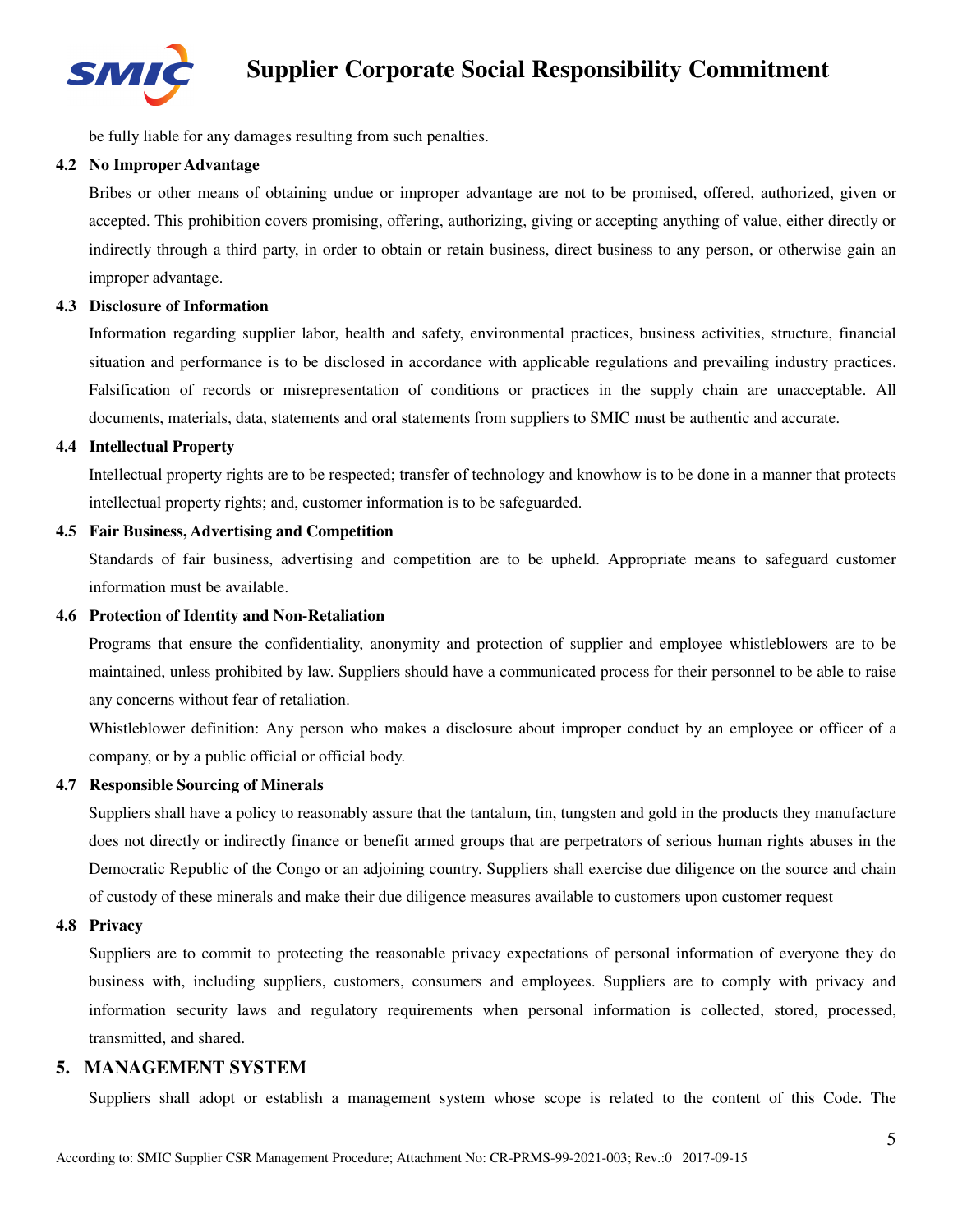

management system shall be designed to ensure: (a) compliance with applicable laws, regulations and customer requirements related to the suppliers' operations and products; (b) conformance with this Code; and (c) identification and mitigation of operational risks related to this Code. It should also facilitate continual improvement.

The management system should contain the following elements:

# **5.1 Company Commitment**

A corporate social and environmental responsibility policy statements affirming Supplier's commitment to compliance and continual improvement, endorsed by executive management and posted in the facility in the local language.

#### **5.2 Management Accountability and Responsibility**

The supplier clearly identifies senior executive and company representatives responsible for ensuring implementation of the management systems and associated programs. Senior management reviews the status of the management system on a regular basis.

#### **5.3 Legal and Customer Requirements**

A process to identify, monitor and understand applicable laws, regulations and customer requirements, including the requirements of this Code.

#### **5.4 Risk Assessment and Risk Management**

A process to identify the legal compliance, environmental, health and safety and labor practice and ethics risks associated with suppliers' operations. Determination of the relative significance for each risk and implementation of appropriate procedural and physical controls to control the identified risks and ensure regulatory compliance.

# **5.5 Improvement Objectives**

Written performance objectives, targets and implementation plans to improve the supplier's social and environmental performance, including a periodic assessment of supplier's performance in achieving those objectives.

# **5.6 Training**

Programs for training managers and workers to implement supplier's policies, procedures and improvement objectives and to meet applicable legal and regulatory requirements.

#### **5.7 Communication**

A process for communicating clear and accurate information about supplier's policies, practices, expectations and performance to workers, suppliers and customers.

# **5.8 Worker Feedback and Participation**

Ongoing processes to assess employees' understanding of and obtain feedback on practices and conditions covered by this Code and to foster continuous improvement.

#### **5.9 Audits and Assessments**

Periodic self-evaluations to ensure conformity to legal and regulatory requirements, the content of the Code and customer contractual requirements related to social and environmental responsibility.

#### **5.10 Corrective Action Process**

A process for timely correction of deficiencies identified by internal or external assessments, inspections, investigations